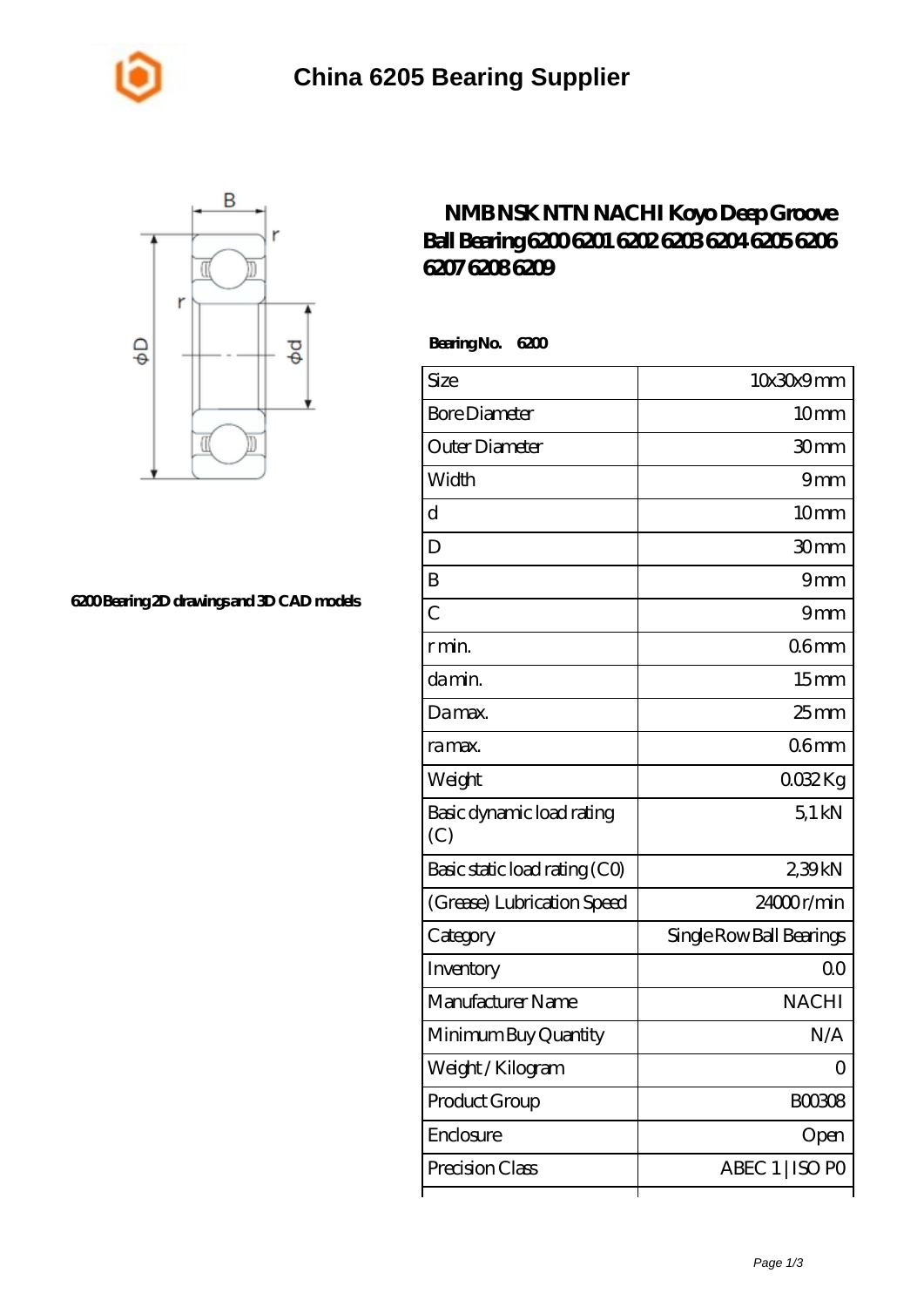

## **[China 6205 Bearing Supplier](https://m.johnny-light.com)**

| Maximum Capacity / Filling<br>Slot | No                                                                                                                                                                                                                        |
|------------------------------------|---------------------------------------------------------------------------------------------------------------------------------------------------------------------------------------------------------------------------|
| Rolling Element                    | <b>Ball Bearing</b>                                                                                                                                                                                                       |
| Snap Ring                          | No                                                                                                                                                                                                                        |
| <b>Internal Special Features</b>   | No                                                                                                                                                                                                                        |
| Cage Material                      | Steel                                                                                                                                                                                                                     |
| Internal Clearance                 | CO-Medium                                                                                                                                                                                                                 |
| Inch - Metric                      | Metric                                                                                                                                                                                                                    |
| Long Description                   | 10MM Bore; 30MM<br>Outside Diameter; 9MM<br>Outer Race Width; Open;<br>Ball Bearing, ABEC 1   ISO<br>PQ No Filling Slot; No Snap<br>Ring, No Internal Special<br>Features; CO Medium<br>Internal Clearance; Steel<br>Cage |
| <b>Other Features</b>              | Deep Groove                                                                                                                                                                                                               |
| Category                           | Single Row Ball Bearing                                                                                                                                                                                                   |
| <b>UNSPSC</b>                      | 31171504                                                                                                                                                                                                                  |
| Harmonized Tariff Code             | 8482.105068                                                                                                                                                                                                               |
| Noun                               | Bearing                                                                                                                                                                                                                   |
| <b>Keyword String</b>              | Ball                                                                                                                                                                                                                      |
| Manufacturer URL                   | http://www.nachiamerica.c<br>om                                                                                                                                                                                           |
| Weight/LBS                         | 006834                                                                                                                                                                                                                    |
| <b>Outer Race Width</b>            | 0.354 Inch   9 Millimeter                                                                                                                                                                                                 |
| Inner Race Width                   | OInch   OMillimeter                                                                                                                                                                                                       |
| Bore                               | 0.394 Inch   10 Millimeter                                                                                                                                                                                                |
| Outside Diameter                   | 1.181 Inch   30 Millimeter                                                                                                                                                                                                |
| Bore Type                          | Cylindrical Bore                                                                                                                                                                                                          |
| Configuration                      | Single Row                                                                                                                                                                                                                |
| <b>Bore Size</b>                   | 10 <sub>mm</sub>                                                                                                                                                                                                          |
| Width                              | 9mm                                                                                                                                                                                                                       |
| Fillet Radius/Chamfer              | 06 <sub>mm</sub>                                                                                                                                                                                                          |